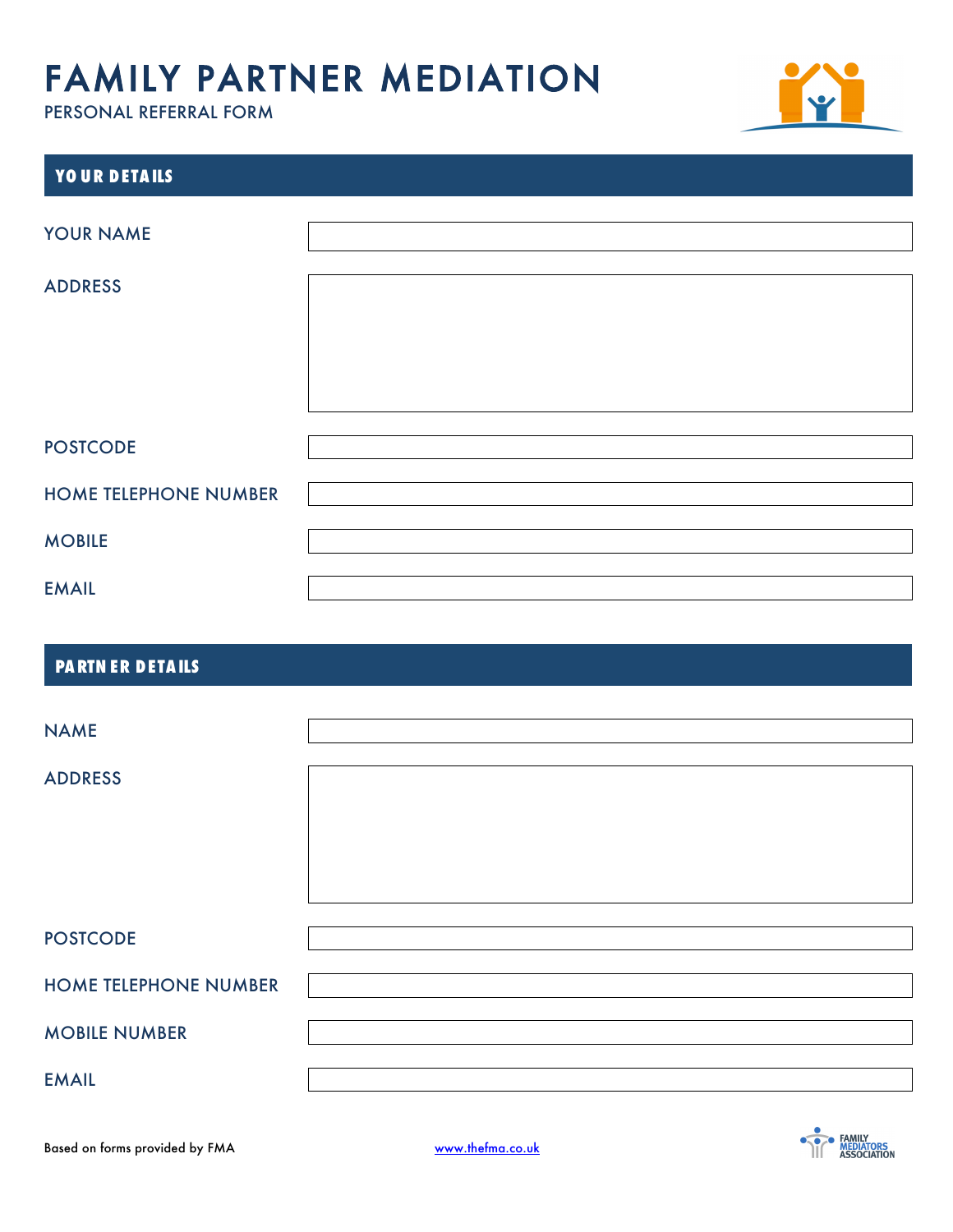

| SOLICITOR DETAILS (IF ANY) |  |
|----------------------------|--|
|                            |  |
| <b>SOLICITOR'SNAME</b>     |  |
| <b>ADDRESS</b>             |  |
|                            |  |
|                            |  |
|                            |  |
| <b>POSTCODE</b>            |  |
|                            |  |
| <b>TELEPHONE NUMBER</b>    |  |
| <b>MOBILE NUMBER</b>       |  |
| <b>EMAIL</b>               |  |
| <b>PARNTER'S SOLICITOR</b> |  |
| <b>ADDRESS</b>             |  |
|                            |  |
|                            |  |
|                            |  |
|                            |  |
| <b>TELEPHONE NUMBER</b>    |  |
| <b>EMAIL</b>               |  |

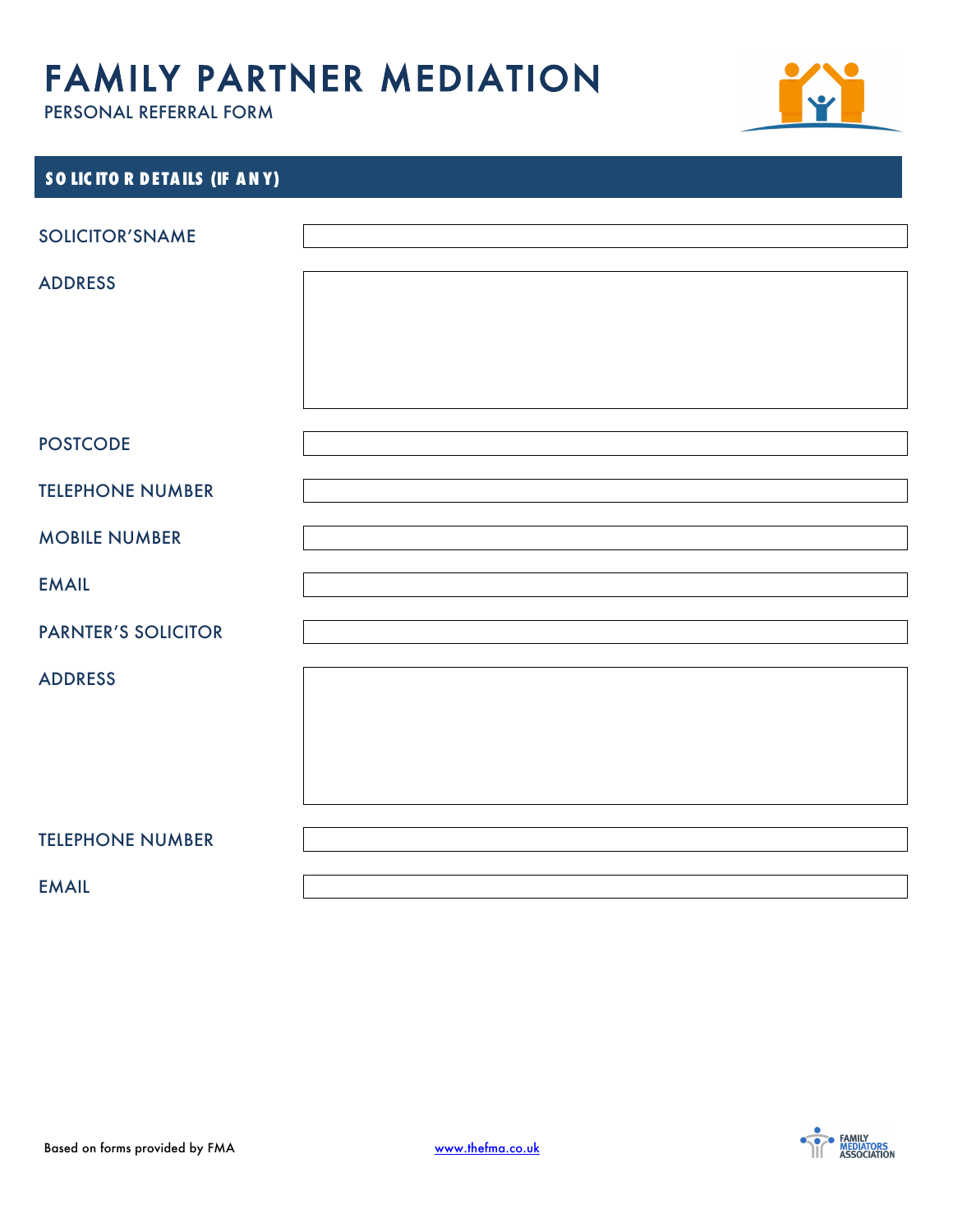

### **C HILDREN**

| <b>FIRST NAME</b>                                                              | <b>SURNAME</b> | <b>DATE OF BIRTH</b>       | <b>LIVING WITH</b> |
|--------------------------------------------------------------------------------|----------------|----------------------------|--------------------|
|                                                                                |                |                            |                    |
|                                                                                |                |                            |                    |
|                                                                                |                |                            |                    |
|                                                                                |                |                            |                    |
|                                                                                |                |                            |                    |
|                                                                                |                |                            |                    |
|                                                                                |                |                            |                    |
|                                                                                |                |                            |                    |
|                                                                                |                |                            |                    |
|                                                                                |                |                            |                    |
|                                                                                |                |                            |                    |
| Are there any other children involved?<br>If Yes, please provide details below |                | $Yes \blacksquare No$<br>п |                    |
|                                                                                |                |                            |                    |
|                                                                                |                |                            |                    |

#### **MA RRIA G E DETA ILS**

| <b>DATE OF MARRIAGE</b>    |  |
|----------------------------|--|
| <b>DATE OF SEPARATION</b>  |  |
| <b>DATE OF DECREE NISI</b> |  |
| DATE OF DECREE ABSOLUTE    |  |